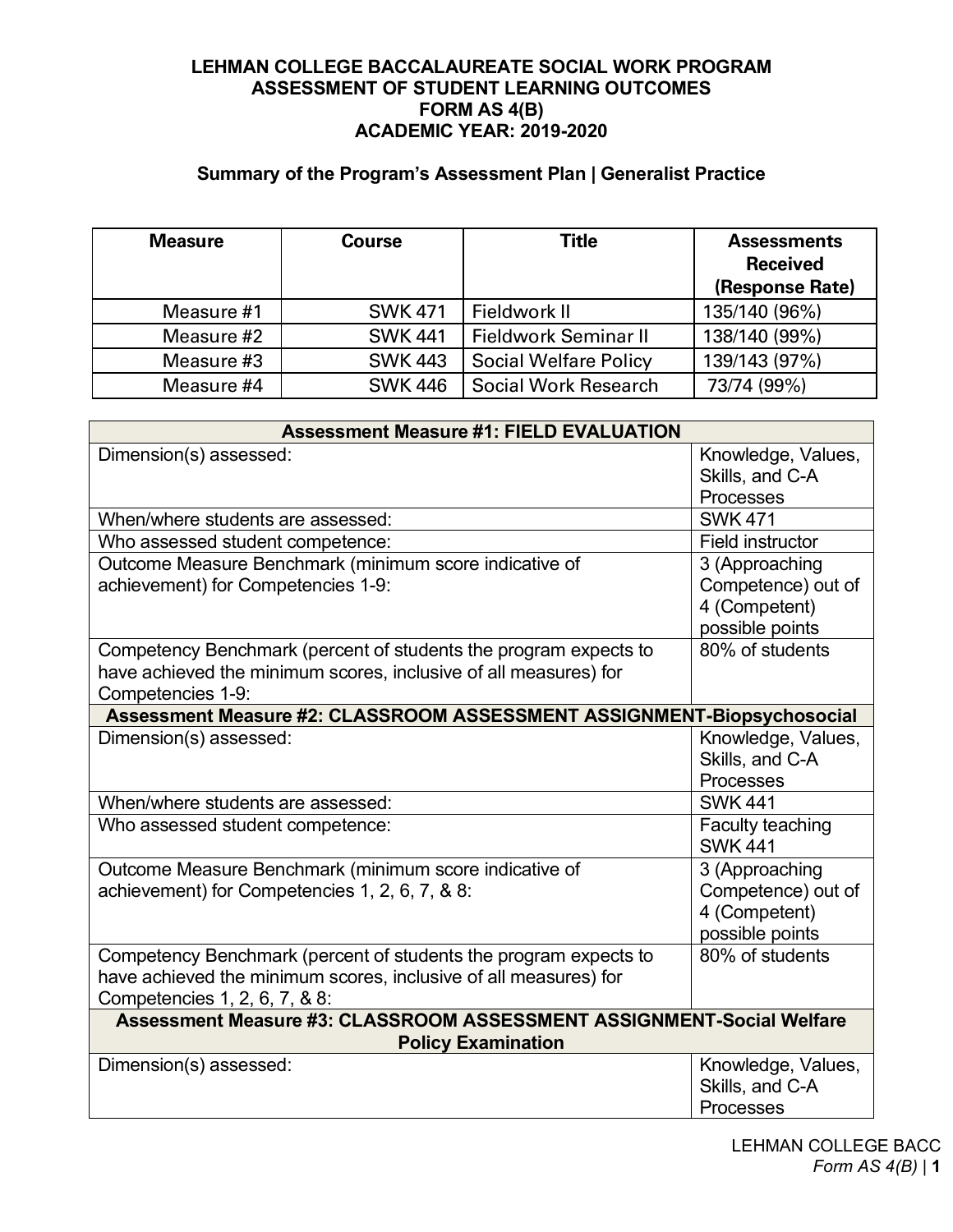| When/where students are assessed:                                  | <b>SWK 443</b>     |  |  |  |
|--------------------------------------------------------------------|--------------------|--|--|--|
| Who assessed student competence:                                   | Faculty teaching   |  |  |  |
|                                                                    | <b>SWK 443</b>     |  |  |  |
| Outcome Measure Benchmark (minimum score indicative of             | 3 (Approaching     |  |  |  |
| achievement) for Competencies 3 & 5:                               | Competence) out of |  |  |  |
|                                                                    | 4 (Competent)      |  |  |  |
|                                                                    | possible points    |  |  |  |
| Competency Benchmark (percent of students the program expects to   | 80% of students    |  |  |  |
| have achieved the minimum scores, inclusive of all measures) for   |                    |  |  |  |
| Competencies 3 & 5:                                                |                    |  |  |  |
| Assessment Measure #4: CLASSROOM ASSESSMENT ASSIGNMENT-Social Work |                    |  |  |  |
| <b>Research Final Paper</b>                                        |                    |  |  |  |
|                                                                    |                    |  |  |  |
| Dimension(s) assessed:                                             | Knowledge, Skills, |  |  |  |
|                                                                    | and C-A Processes  |  |  |  |
| When/where students are assessed:                                  | <b>SWK 446</b>     |  |  |  |
| Who assessed student competence:                                   | Faculty teaching   |  |  |  |
|                                                                    | <b>SWK 446</b>     |  |  |  |
| Outcome Measure Benchmark (minimum score indicative of             | 3 (Approaching     |  |  |  |
| achievement) for Competencies 4 & 9:                               | Competence) out of |  |  |  |
|                                                                    | 4 (Competent)      |  |  |  |
|                                                                    | possible points    |  |  |  |
| Competency Benchmark (percent of students the program expects to   | 80% of students    |  |  |  |
| have achieved the minimum scores, inclusive of all measures) for   |                    |  |  |  |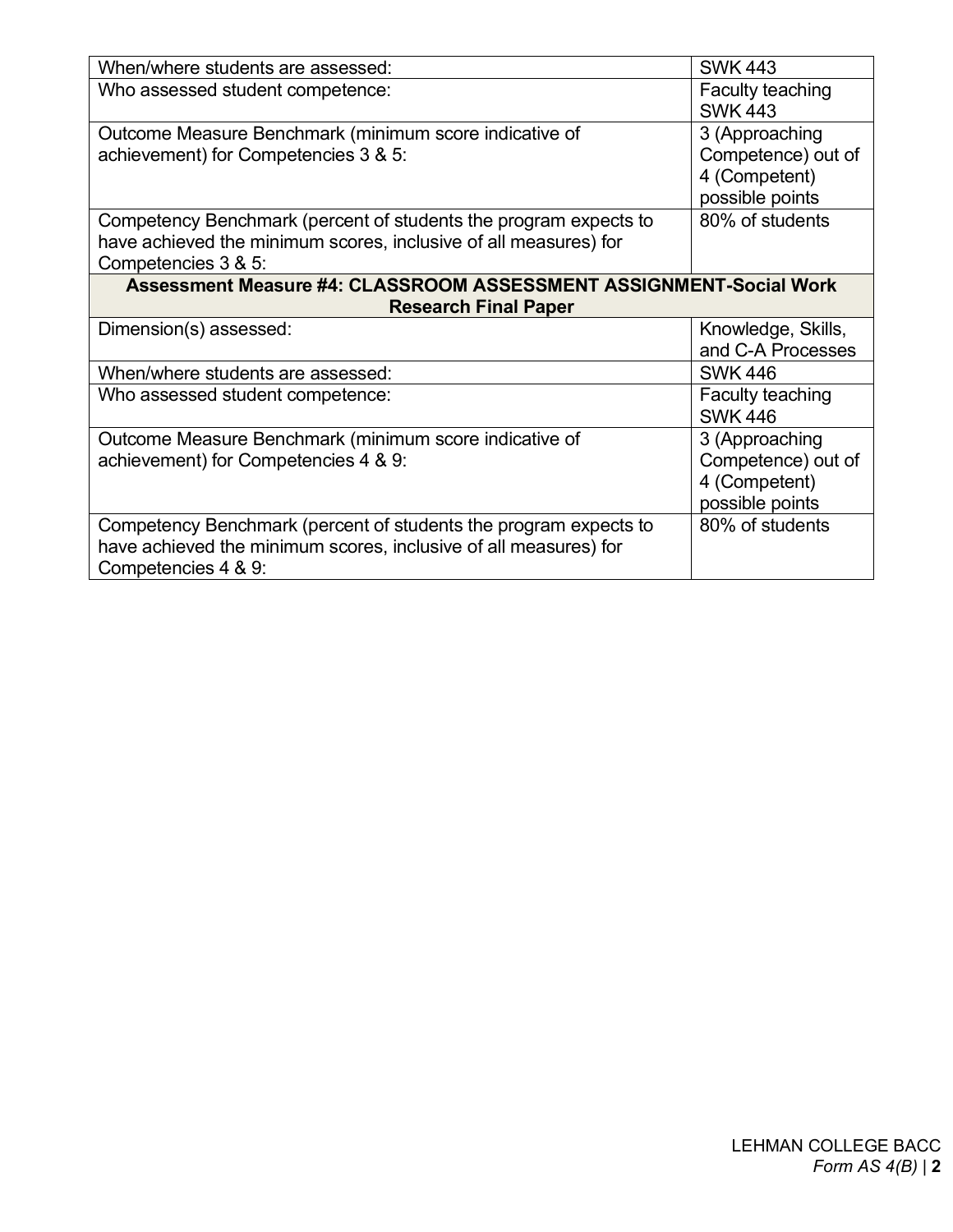### **LEHMAN COLLEGE BACCALAUREATE SOCIAL WORK PROGRAM ASSESSMENT OF STUDENT LEARNING OUTCOMES ACADEMIC YEAR: 2019-2020**

Students are rated on attainment of knowledge, values, skills and cognitive-affective processes according to what is expected of baccalaureate social work students.

The following scores are utilized for this: 1=Insufficient Progress; 2=Emerging Competence; 3=Approaching Competence; 4=Competent.

#### **THE "BENCHMARK" IS 80% OF STUDENTS ATTAINING** *3: APPROACHING COMPETENCE*

| <b>COMPETENCY</b>                                                                                      | <b>COMPETENCY</b>                                                                   | PERCENTAGE OF STUDENTS ACHIEVING BENCHMARK OF     |                                       |                                                                                                               |
|--------------------------------------------------------------------------------------------------------|-------------------------------------------------------------------------------------|---------------------------------------------------|---------------------------------------|---------------------------------------------------------------------------------------------------------------|
|                                                                                                        | <b>BENCHMARK</b>                                                                    | <b>APPROACHING COMPETENCE (3)</b>                 |                                       |                                                                                                               |
|                                                                                                        |                                                                                     | <b>Classroom Assessment</b><br><b>Assignments</b> | <b>Field Instructors' Evaluations</b> | <b>Combination of Classroom Assessment</b><br><b>Assignments and</b><br><b>Field Instructors' Evaluations</b> |
| <b>Competency 1: Demonstrate Ethical</b><br>and Professional Behavior                                  | 80% of students attaining<br>Approaching Competence (3) for<br>the Combined Results | 86.2                                              | 95.2                                  | 90.7                                                                                                          |
| <b>Competency 2: Engage Diversity</b><br>and Difference in Practice                                    | 80% of students attaining<br>Approaching Competence (3) for<br>the Combined Results | 89.1                                              | 94.3                                  | 91.7                                                                                                          |
| Competency 3: Advance Human<br><b>Rights and Social, Economic, and</b><br><b>Environmental Justice</b> | 80% of students attaining<br>Approaching Competence (3) for<br>the Combined Results | 90.5                                              | 87.1                                  | 88.8                                                                                                          |
| Competency 4: Engage In Practice-<br>informed Research and Research-<br>informed Practice              | 80% of students attaining<br>Approaching Competence (3) for<br>the Combined Results | 82.7                                              | 75.0                                  | 78.9**                                                                                                        |
| <b>Competency 5: Engage in Policy</b><br>Practice                                                      | 80% of students attaining<br>Approaching Competence (3) for<br>the Combined Results | 85.4                                              | 81.6                                  | 83.5                                                                                                          |
| Competency 6: Engage with<br>Individuals, Families, Groups,<br><b>Organizations, and Communities</b>   | 80% of students attaining<br>Approaching Competence (3) for<br>the Combined Results | 89.9                                              | 95.2                                  | 92.6                                                                                                          |
| Competency 7: Assess Individuals,<br><b>Families, Groups, Organizations,</b><br>and Communities        | 80% of students attaining<br>Approaching Competence (3) for<br>the Combined Results | 82.6                                              | 91.3                                  | 87.0                                                                                                          |

#### **NOTE: \*\* INDICATES VALUES BELOW THE BENCHMARK**